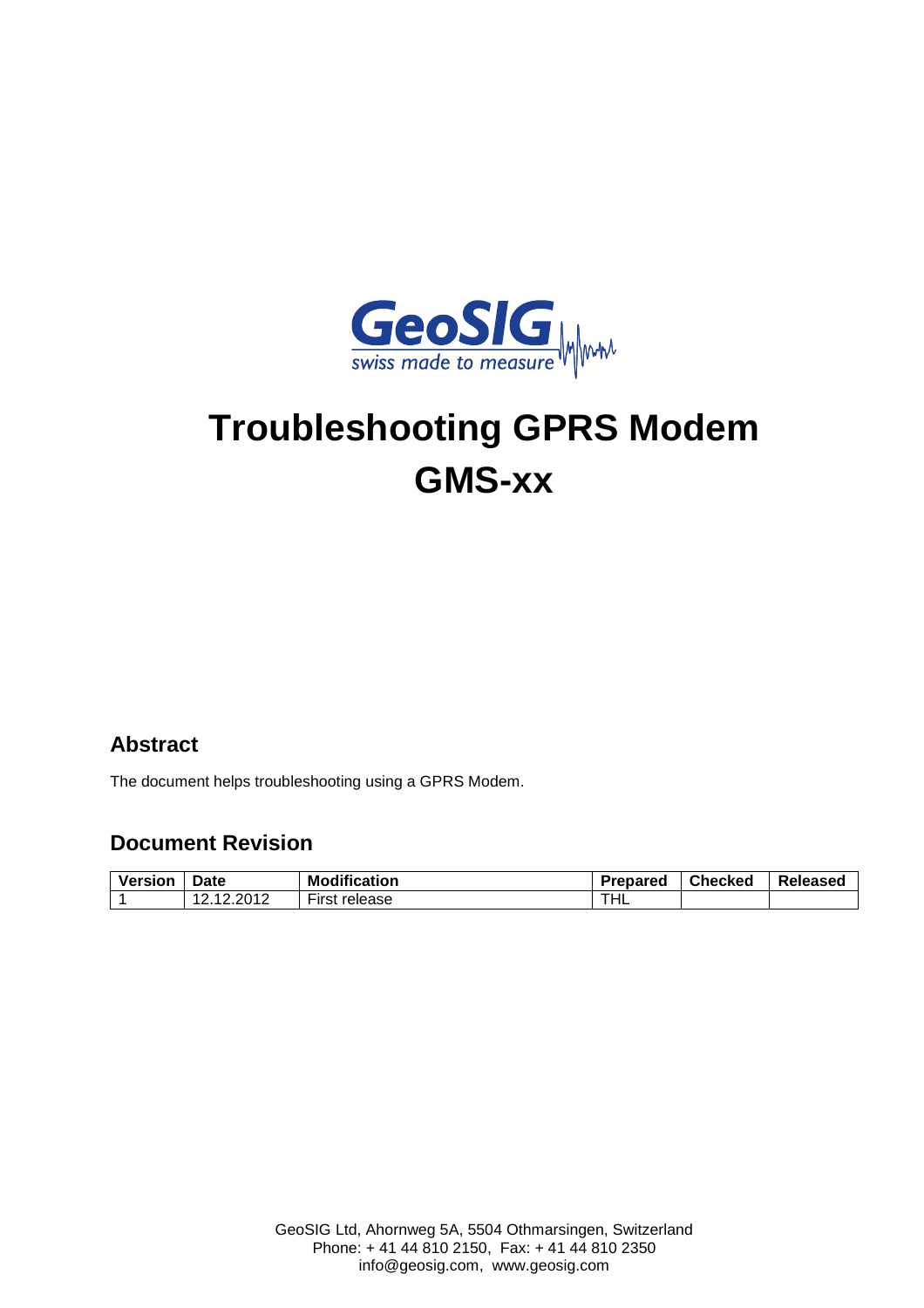### **Table of Contents**

## **Table of Figures**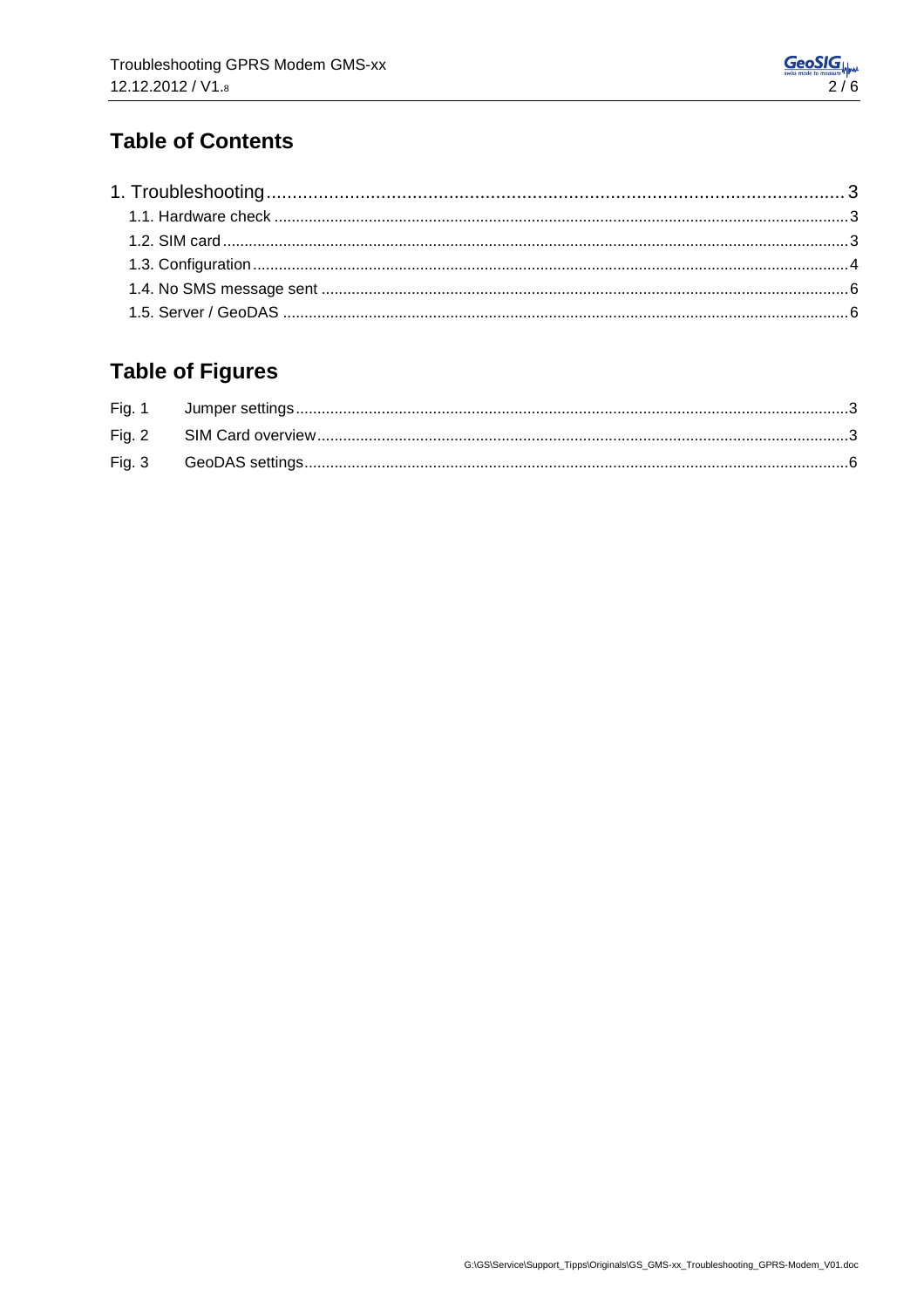## **1. Troubleshooting**

| 1.1. Hardware check                                                                                                                                 |                                                                                                                                                |
|-----------------------------------------------------------------------------------------------------------------------------------------------------|------------------------------------------------------------------------------------------------------------------------------------------------|
| Make sure the antenna is<br>$\bullet$<br>properly connected                                                                                         |                                                                                                                                                |
| In case of using directional<br>$\bullet$<br>antennas, make sure the<br>looking<br>antenna<br>is<br>in<br>straight direction to the<br>access point |                                                                                                                                                |
| Jumpers are set correct<br>$\bullet$                                                                                                                | Fig. $1$<br>Jumper settings<br>JMP1: 2-3<br>JMP2: 2-3<br>JMP3: 2-3<br>JMP4: 2-3<br>JMP5: 1-2<br>JMP6: 1-2                                      |
| Check modem cable<br>$\bullet$                                                                                                                      | Make sure that cable is properly connected                                                                                                     |
| 1.2. SIM card                                                                                                                                       |                                                                                                                                                |
| SIM card is active and in<br>case of a prepaid card,<br>there is enough credit                                                                      | May verify it with a mobile phone                                                                                                              |
| PIN is disabled on the SIM<br>$\bullet$<br>card                                                                                                     | May verify it with a mobile phone                                                                                                              |
| Teltonika<br>Modem<br>$\bullet$<br>ModemCOM10:                                                                                                      | The modem does only support SIM cards of the format "Mini", no<br>"Standard", Micro" or "Nano"<br><b>MINI</b><br>SIM Card overview<br>Fig. $2$ |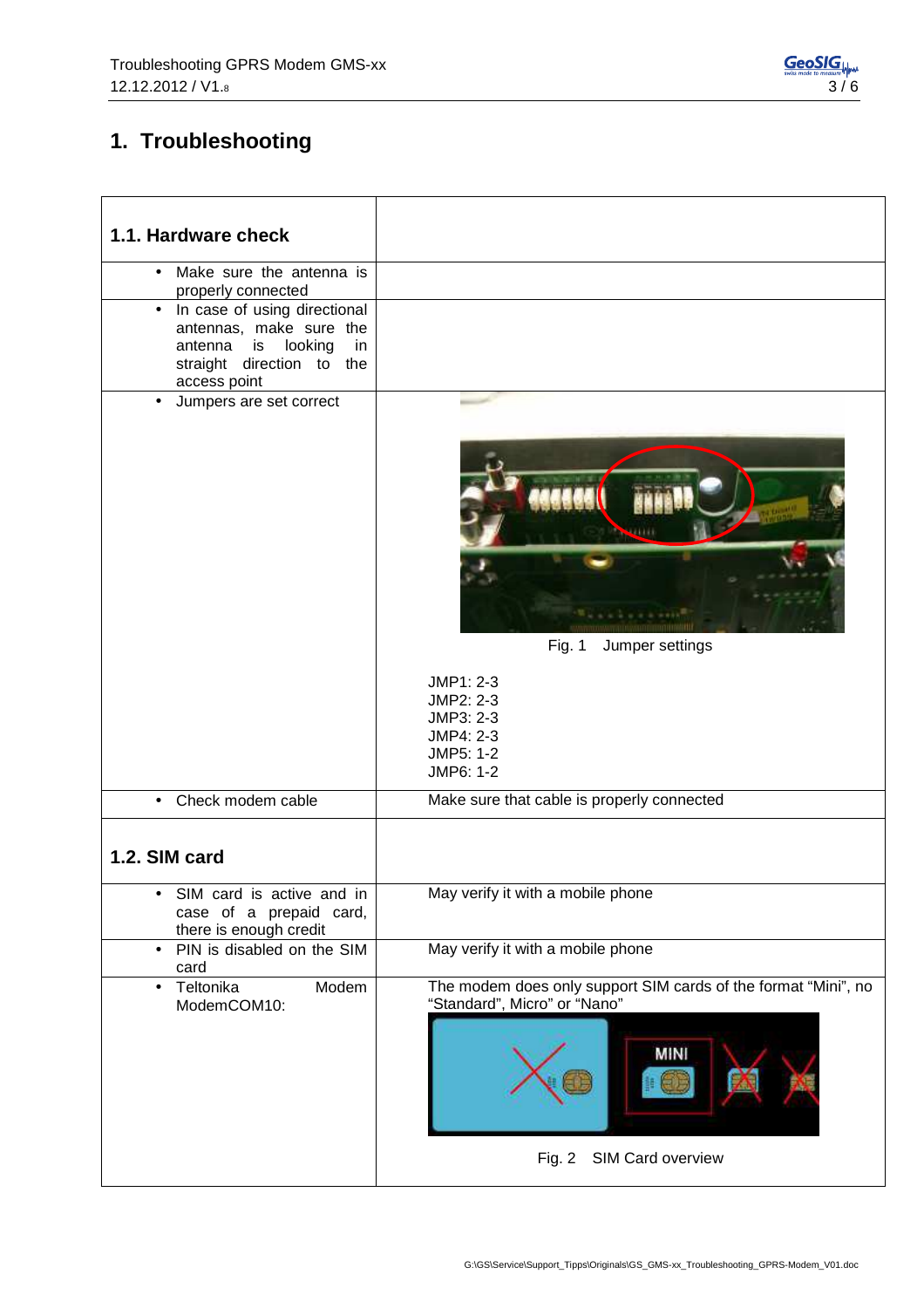| 1.3. Configuration        |                                                                                                                                                                                                                                                                                                                                                                                                                                                                                                                                         |
|---------------------------|-----------------------------------------------------------------------------------------------------------------------------------------------------------------------------------------------------------------------------------------------------------------------------------------------------------------------------------------------------------------------------------------------------------------------------------------------------------------------------------------------------------------------------------------|
| Chatscript is correct set | The chatscript is located on the CF card in the folder "dialup"                                                                                                                                                                                                                                                                                                                                                                                                                                                                         |
|                           | Open the file "chatscript-gprs" with Notepad++ (Windows<br>Notepad usually adds line feed characters which the GMS<br>(LinuX) can interpret)                                                                                                                                                                                                                                                                                                                                                                                            |
|                           | The "Vodafone" ISP used in this EXAMPLE, where the following<br>settings must be set<br>• APN: <i>internet</i><br>• Username: is empty (field inside of first red empty quotation-<br>marks).<br>• Password: is empty (field inside of second red empty quotation-<br>marks).<br>The chatscript file content is:                                                                                                                                                                                                                        |
|                           | ABORT "BUSY"<br>ABORT "ERROR"<br>ABORT "Username/Password Incorrect"<br>" "ATZ"<br>"OK" "AT"<br>"OK" "AT+IFC= $1, 1$ "<br># Here is an APN must be specified.<br># Vodafone Italy<br>"OK" 'AT+CGDCONT=1, "IP", "internet"'<br># Swisscom                                                                                                                                                                                                                                                                                                |
|                           | #"OK" 'AT+CGDCONT=1,"IP","gprs.swisscom.ch"'                                                                                                                                                                                                                                                                                                                                                                                                                                                                                            |
|                           | # Attach to the GPRS service. Strictly, we don't need<br>this step,<br># as AT+CGDATA will do it for us, but doing it<br>explicitly makes it<br># a little easier to debug.<br>OK 'AT+CGATT=1'<br>SAY " $\n\times$ + attaching to GPRS"<br># Enter data state<br># Teltonika ModemCOM/G10 doesn't do the CGDATA<br>command, use the magic number<br>instead<br>"OK" "ATDT*99#"<br>TIMEOUT 30<br>CONNECT<br># wait for the login prompt and send a username<br>$0.10\pm0.000$<br># wait for the colon and send a password<br>8. E 8. H H |
|                           | Let<br>Save it after changing and make sure to "eject" the CF<br>card on the PC, instead of just plug out of the card reader.                                                                                                                                                                                                                                                                                                                                                                                                           |
|                           | $\mathbb{C}$<br>May check also GMS-xx manual chapter 8.8.2ff                                                                                                                                                                                                                                                                                                                                                                                                                                                                            |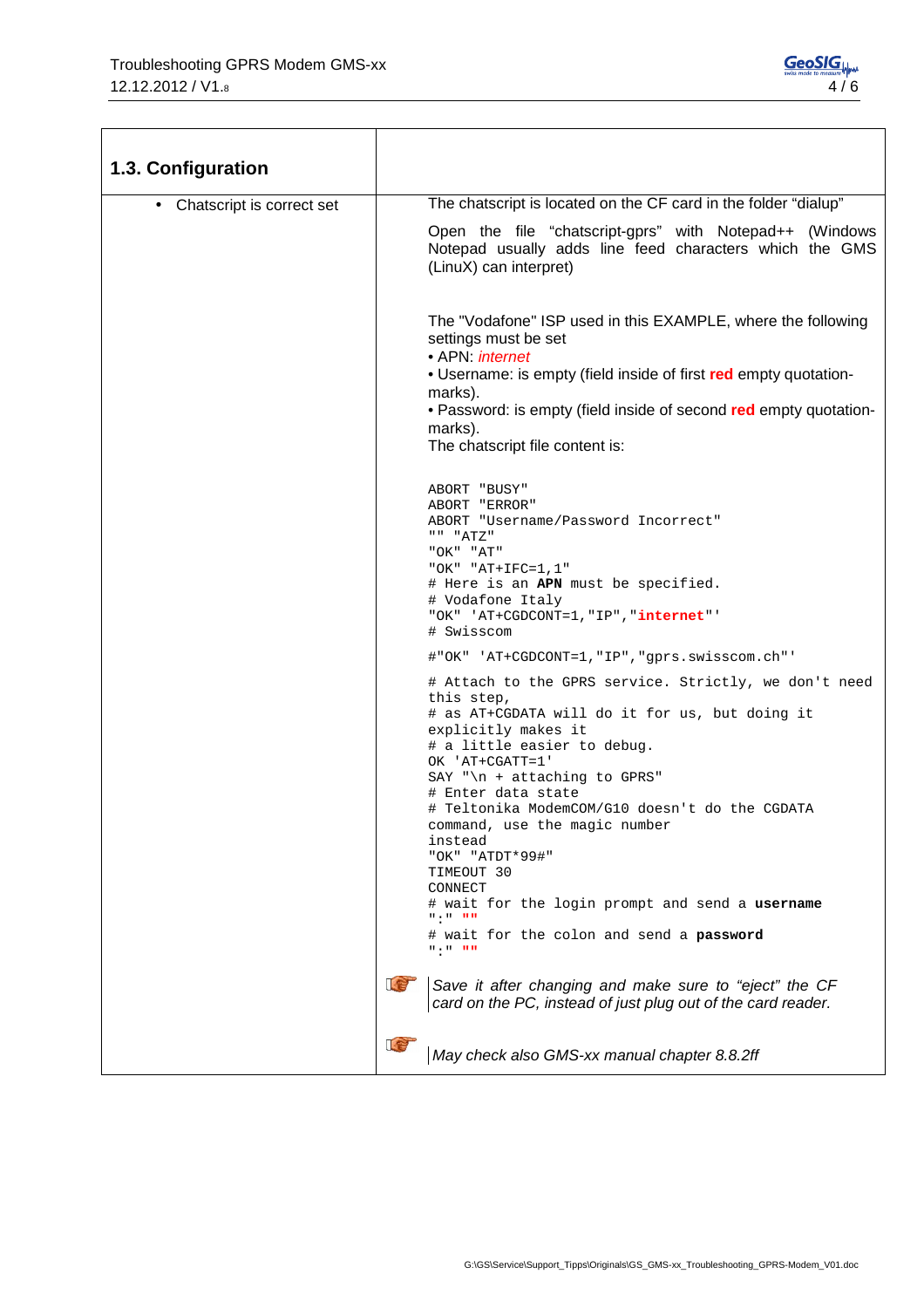| Make sure the server and<br>$\bullet$<br>port settings are correct | Select <a><r>. <esc> back to Main Menu   Communication j</esc></r></a> |
|--------------------------------------------------------------------|------------------------------------------------------------------------|
| (Address<br>and<br>number                                          | J                                                                      |
| depends<br>IT<br>on<br>your                                        | Main Menu   Communication   Server                                     |
| network)<br>Make sure PPP Link is<br>$\bullet$                     | A) Server IP Address  84.253.42.164                                    |
| used to connect                                                    | B) Protocol  Custom                                                    |
|                                                                    |                                                                        |
|                                                                    | H) Transfer timeout, sec  20 (0x14)                                    |
|                                                                    | I) Network triggers  No                                                |
|                                                                    | J) Connect through PPP link  Yes                                       |
|                                                                    | K) Use PPP only if main link fails  No                                 |
|                                                                    | L) Preferable PPP link type  External GPRS modem                       |
|                                                                    | M) Number of failures to give up  3 (0x03)                             |
|                                                                    | N) Try alternate PPP link on failure  No                               |
|                                                                    | O) Startup time for analog modem  2 (0x02)                             |
|                                                                    | P) Startup time for GPRS modem  60 (0x14)                              |
|                                                                    | Q) Connect time for analog modem  30 (0x1E)                            |
|                                                                    | R) Connect time for GPRS modem  60 (0x05)                              |
| Use ttyS02 to connect<br>$\bullet$                                 | Main Menu   Triggerset                                                 |
| (not needed anymore from FW<br>version 20.02.05 and higher)        |                                                                        |
|                                                                    |                                                                        |
|                                                                    | C) Record on network triggers only  No                                 |
|                                                                    |                                                                        |
|                                                                    |                                                                        |
|                                                                    |                                                                        |
|                                                                    |                                                                        |
|                                                                    |                                                                        |
|                                                                    |                                                                        |
|                                                                    | J) Max. event duration, sec  60 (0x3C)                                 |
|                                                                    |                                                                        |
|                                                                    |                                                                        |
|                                                                    |                                                                        |
|                                                                    |                                                                        |
|                                                                    | O) Be a source of network triggers (received from LAN)  No             |
|                                                                    | P) Activate on network triggers (received from LAN)  No                |
|                                                                    | Q) Be a source of network triggers (Interconnection)  No               |
|                                                                    | R) Activate on network triggers (Interconnection)  No                  |
|                                                                    |                                                                        |
|                                                                    | Select <a><c>. <esc> back to Main Menu   Triggerset</esc></c></a>      |
|                                                                    | Main Menu   Triggerset   SMS Alarm Config                              |
|                                                                    | A) Serial Port of Modem  ttyS02                                        |